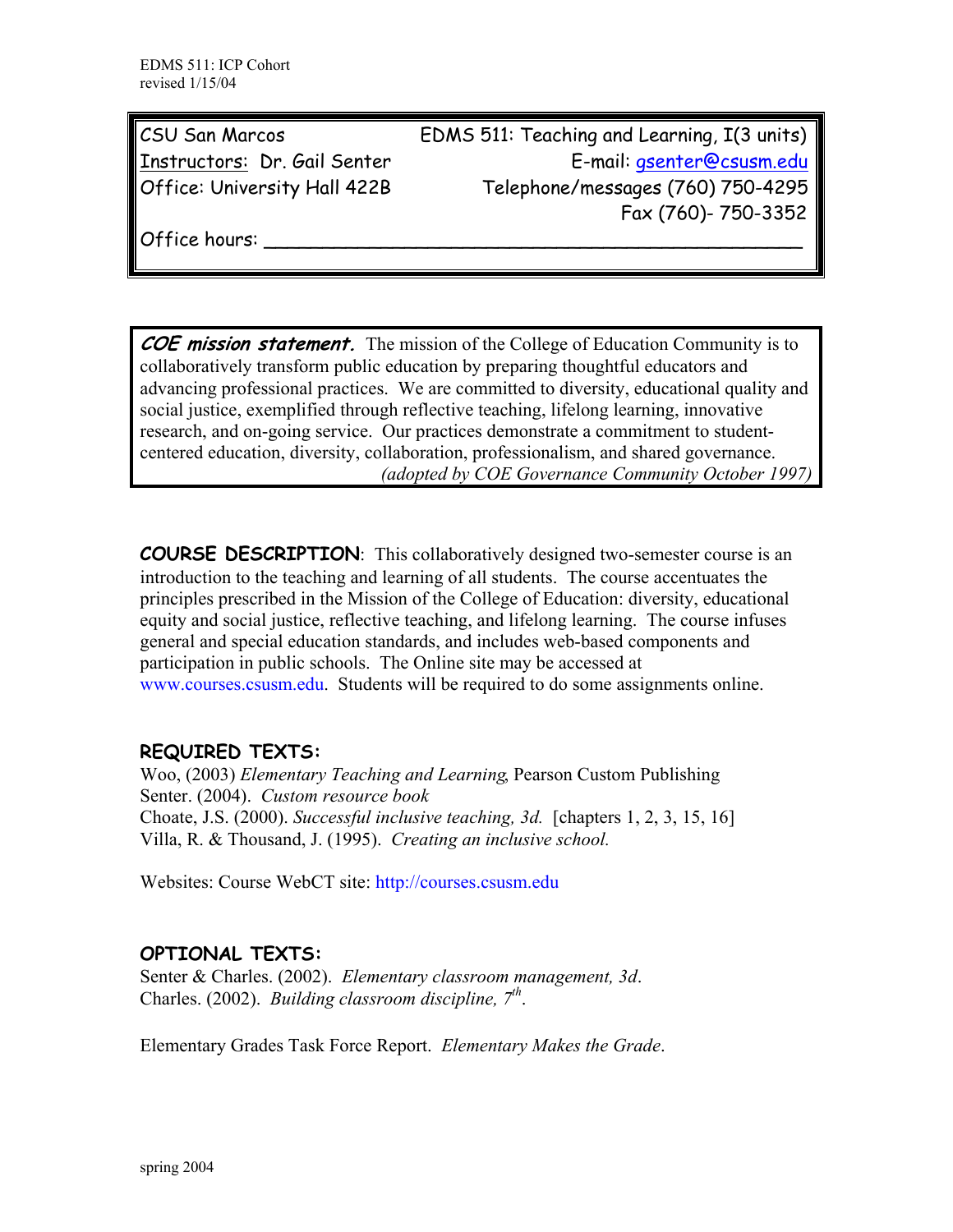**COURSE OBJECTIVES:** Upon completion of EDMS 511, the teacher candidate will demonstrate understanding of:

- 1. theory and knowledge gained from CSUSM prerequisite and teacher education coursework and observation/participation experiences in public school settings by applying them to activities, applications, and assessments in EDMS 511.
- 2. human and child development and learning theories by applying them to teacher considerations and decisions made when preparing for teaching, and later when assuming responsibility for students and classes.
- 3. teaching and including students with special needs by developing an action plan based on observation.
- 4. elementary classroom realities and situations by making appropriate decisions, based on multi-method and multi-source information, regarding instructional methods, content, student grouping, classroom and student management, and evaluation.
- 5. lesson planning, teaching, and assessment by preparing and teaching lessons that accommodate student diversity and special needs, and provide for student success through appropriate effective practice and SDAIE strategies.
- 6. the California state frameworks, standards, and model curriculum guides by applying them to planning and teaching.
- 7. parent conferencing by applying appropriate communication and conferencing skills.
- 8. personal beliefs related to schooling in the  $21<sup>st</sup>$  century.

Additionally, upon completion of EDMS 511, the teacher candidate will:

- 9. appreciate the complexities of the teaching-learning process and of planning.
- 10. value the realities and rigors of the teaching profession.

# **EXPECTATIONS AND PROFESSIONALISM**

Authorization to teach English learners. This credential program has been specifically designed to prepare teachers for the diversity of languages often encountered in California public school classrooms. The authorization to teach English learners is met through the infusion of content and experiences within the credential program, as well as additional coursework. Students successfully completing this program receive a credential with authorization to teach English learners.

*(Approved by CCTC in SB 2042 Program Standards, August 02)* 

Students with disabilities requiring reasonable accommodations. Students are approved for services through the Disabled Student Services Office (DSS). This office is located in Craven Hall 5205, and can be contacted by phone at (760) 750-4905 or TTY (760) 750-4909. Students authorized by DSS to receive special accommodations should meet with their instructor during office hours or, in order to ensure confidentiality, in a more private setting.

\* \* \* \* \* \* \* \* \* \* \* \*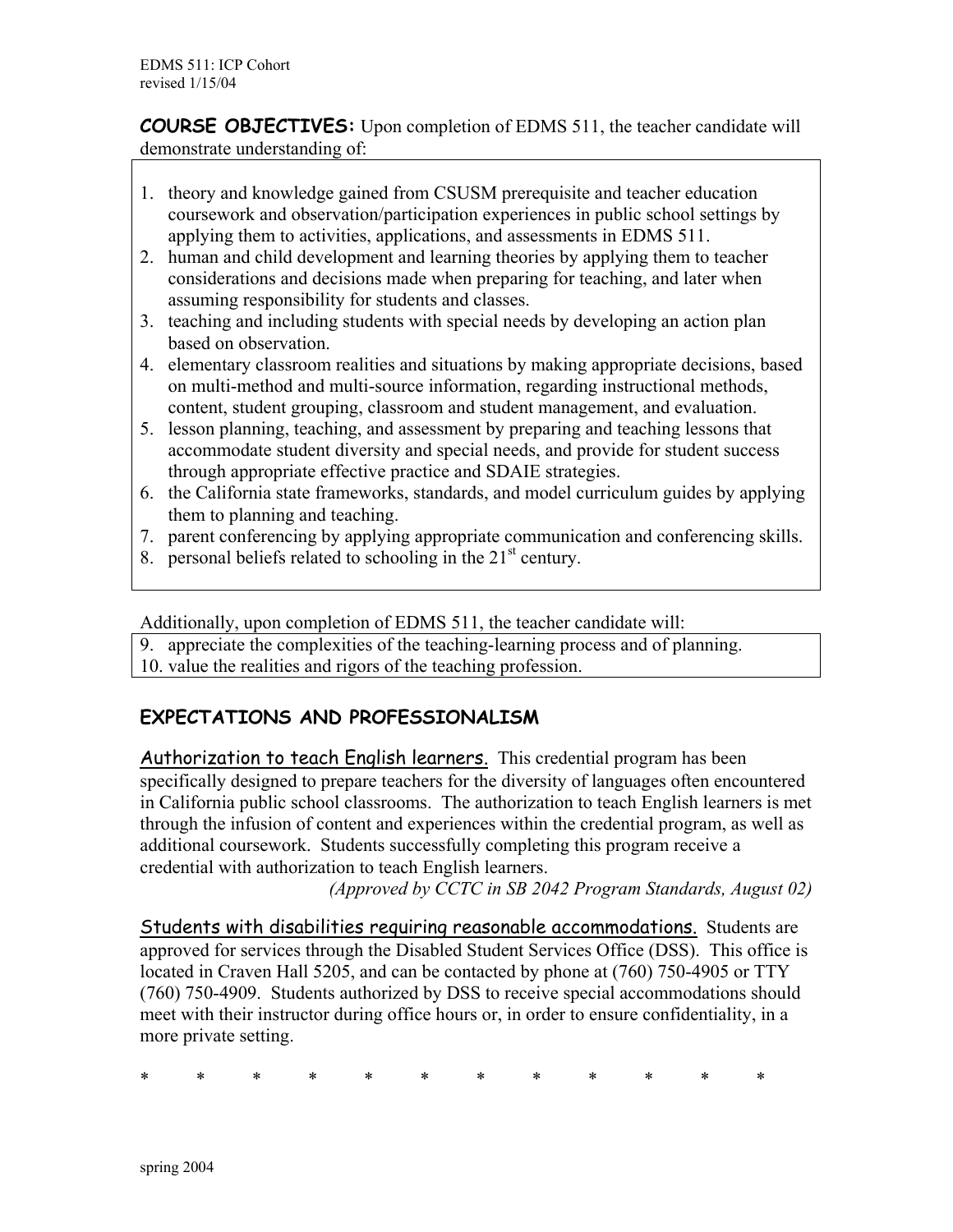Teacher education is a professional preparation program, and students are expected to adhere to standards of dependability, confidentiality, academic honesty, and writing achievement.

Regarding attendance: Due to the dynamic and interactive nature of courses in the COE, all students are expected to attend all classes and participate actively. At a minimum, students must attend more than 80% of class time, or *s/he may not receive a passing grade for the course* at the discretion of the instructor. If two class sessions are missed, or if the student is late (or leaves early) more than three sessions, s/he cannot receive a grade of A. If three class sessions are missed, the highest possible grade that can be earned is a C+. If extenuating circumstances occur, the student should contact the instructor as soon as possible to make appropriate arrangements. *(COE policy adopted 1997)*

Attendance will be recorded by the instructor on nametags distributed at the beginning and collected at the end of every class meeting.

Punctuality. Please be on time to class and ready to work, and return promptly from breaks.

Dependability. Come to class prepared to discuss readings and to participate actively in discussions. When involved in group projects, share your resources and accept responsibility and accountability for the final outcome by fulfilling your obligations. Collaboration. Work together in a supportive and mutually beneficial way.

**Regarding cell phones and pagers**. Please turn off phones and pagers or set to vibration before entering the classroom.

Regarding assignments. Students are responsible for all assignments. Dates for presentations and written assignments appear on the tentative course calendar in the course materials. Absences do not affect due dates. Additionally, keep personal copies of all written work.

Please be prompt with your work. The highest score late work will earn is **B+,** and may be returned without comment/critique. (Scores will be given on a sliding scale over a three-week acceptance period.)

*\*\*A minimum grade of C+ in this course is allowable; however, CSUSM College of Education requires that students maintain a minimum average of B- for the entire program.* 

Regarding Below Standard Work. Students who earn a grade lower than **B-** on a paper may be invited to rewrite it, with prior approval from the instructor (We will make a note on your original work. Rewrites are limited to one assignment per student. The rewrite, along with the original work, will be due one week after the original paper is returned to the student. *Note:* Both grades will be averaged; consequently, reworked papers will not be eligible for an **A** grade.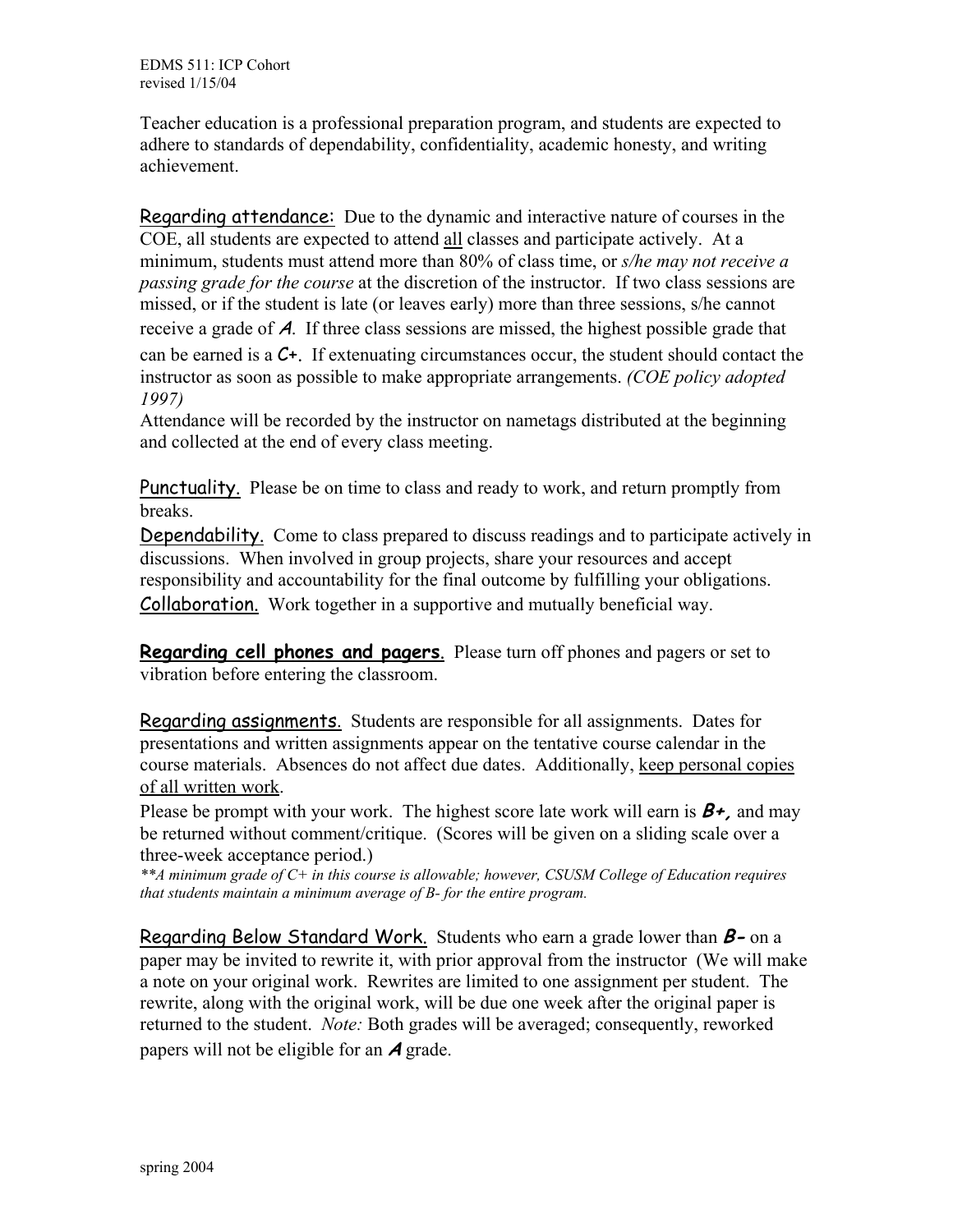Regarding Academic Honesty. Refer to *General Catalog 2002-2004*, page 317, for University policy regarding academic honesty.

### General criteria for written assignments:

You may use the services of the Writing Center to assist you in producing graduate-level papers. In general, the following expectations apply to all written assignments:

- content quality and clarity: depth and breadth, reflection and insights, scholarly discussion
- writing quality and clarity, including mechanics, spelling, grammar, appropriate language (Continued errors, as well as sexist and/or racist language are inappropriate and unacceptable.)
- appropriate use of respectful, person-first language in all written and oral assignments and discussions (e.g., "student with autism" rather than "autistic student"—refer to custom resource book for additional information regarding objections and preferred language)
- overall appearance, completeness, timeliness, and inclusion of cooperative worksheet and/or other appropriate forms
- all assignments, except for in-class work such as quick writes and peer journal responses, are to be typed, double spaced.

| General Grading Scale: $A = 100-93\%$ | $B_{+} = 89 - 87\%$<br>$C_{\pm} = 79 - 78\%$ | $A = 92-90\%$<br>$B = 86-83\%$ | $B = 82 - 80\%$ |
|---------------------------------------|----------------------------------------------|--------------------------------|-----------------|
|                                       |                                              |                                |                 |

| Please think about these two things:                                                  |            |  |  |
|---------------------------------------------------------------------------------------|------------|--|--|
| "The standard of excellence on any job site is defined by the sloppiest piece of work |            |  |  |
| that you will accept."                                                                | (F. Jones) |  |  |
| "If you don't have time to do it right, when are you going to have time to do it over |            |  |  |
| again?"                                                                               | (Unknown)  |  |  |

Regarding readings. Textbook and supplemental readings provide the foundation for class discussions, participation, and assignments.

### Regarding activities, assignments, and assessments.

All activities, applications, and assessments ask you to apply, analyze, synthesize, and evaluate much of what is covered in this course. Each experience requires very focused attention to specific aspects of the inclusive elementary classroom setting. Some are intended to help you process and build foundational information and understanding. Others will be submitted for review and credit. Refer to WebCT for specific assignment details and expectations.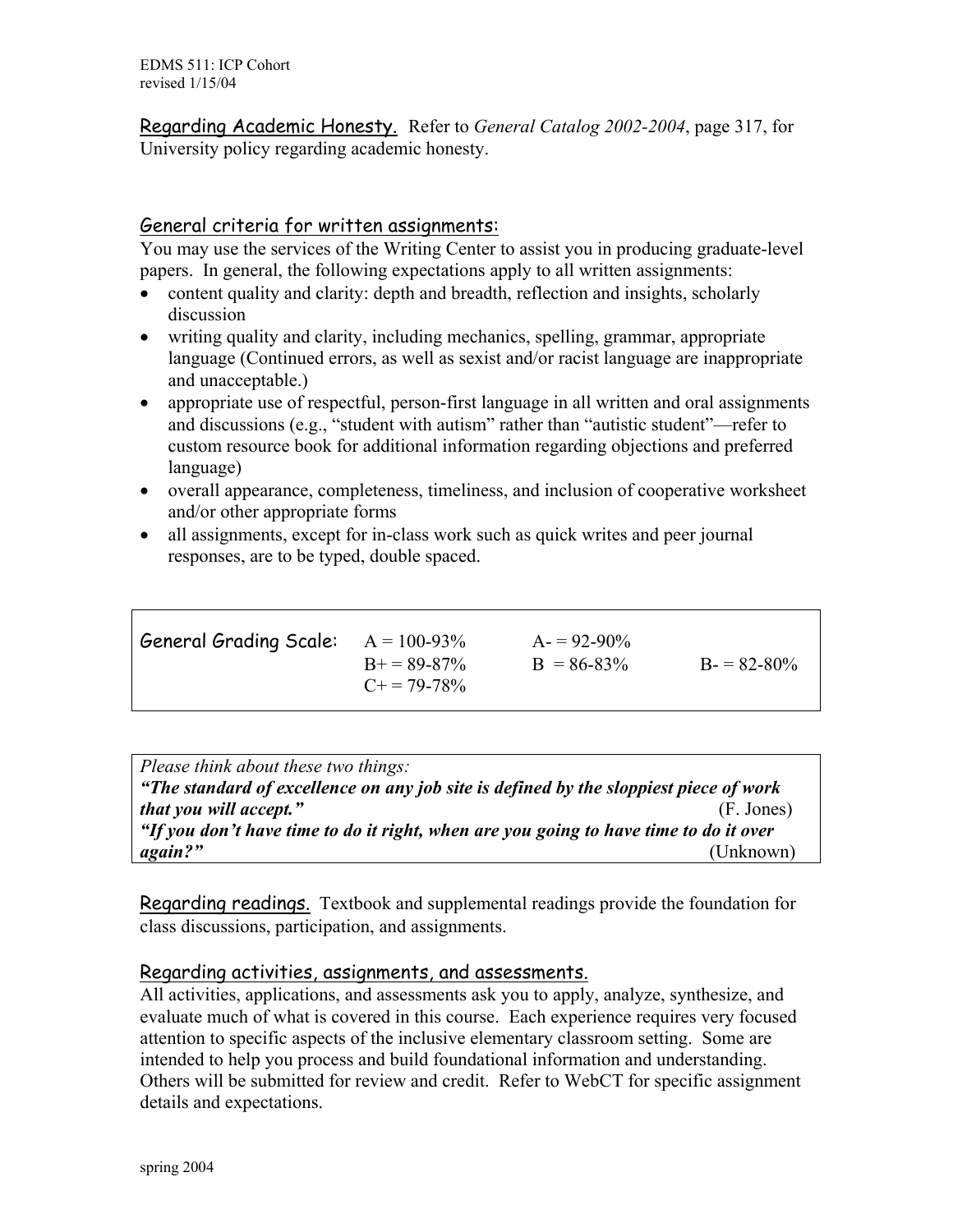The interview is intended to help you investigate and confirm what teachers say about teaching realities and student diversity and inclusion in public schools. It also encourages you to examine and consider a veteran teacher's questions, concerns, and expectations.

Application 1 is a cultural plunge experience. The write up, is intended to provide us with an early writing sample and provide you with early feedback. The expectation is graduate-level, scholarly, reflective writing.

Applications 2a and 2b are intended to guide you through multiple considerations of backward/universal lesson design, toward a successful outcome for you and all your students. For these applications you will use the *INTO-THROUGH-BEYOND* syntax to create a language arts lesson in light of key elements of lesson design. The intent is that you begin to internalize these elements and considerations now in order to more easily plan lessons when you are teaching.

For Application 3 you will prepare a written report that outlines your observation and suggestions/action plan for a child in the public school setting. A child on video viewed in class will be the subject of your report.

Application 4a asks you to create a Visual Instruction Plan to teach a procedure or content. A VIP presents a picture for every step of a lesson as a graphic; it is a string of visual prompts. APPLICATION 4b requires you to view a selected movie and then work in teams to prepare a written review/analysis.

For Application 5 you will draft your philosophy regarding school and schooling, teaching, and learning.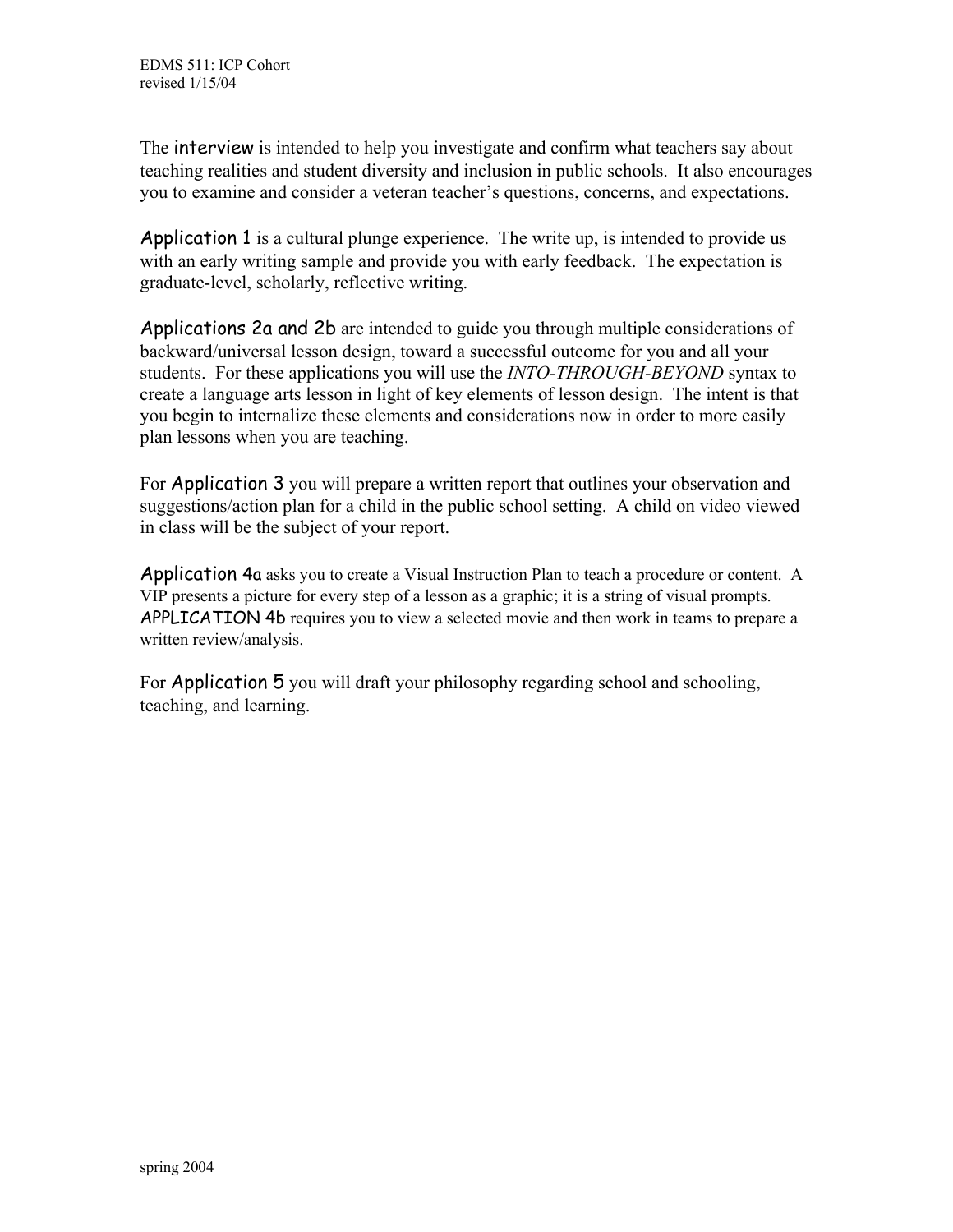QUICK SUMMARY; GRADED COURSE REQUIREMENTS (EDMS 511) (nc/ec) Teacher interview \_\_\_\_\_ 10 pts **Application 1:** Cultural Plunge 15 pts Application 2a: Universal design lesson plan \_\_\_\_\_ 5 pts **Application 2b**: Short lesson plan 15 pts **Application 3**: Child observation report 5 pts **Application 4a**: VIP 10 pts **Application 4b**: Movie review 15 pts **Application 5:** Philosophy 25 pts **Other:** observations (log, documentation), attendance, participation, group activities Chapter readings Language acquisition Human development, learning \_\_\_\_\_ *100 pts Total possible points for course* \_\_\_\_\_